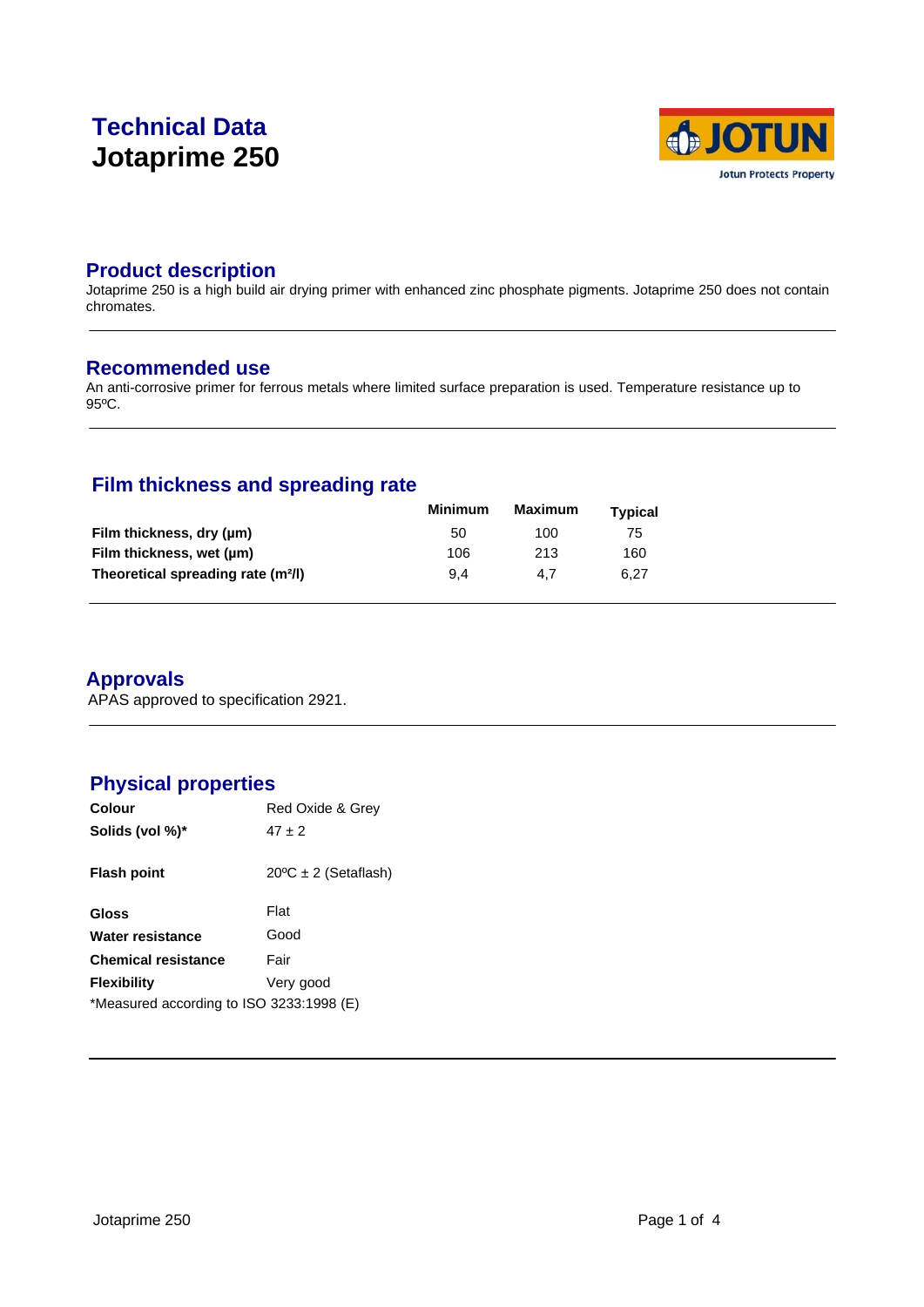# **Surface preparation**

All surfaces should be clean, dry and free from contamination. The surface should be assessed and treated in accordance with ISO 8504.

#### **Bare steel**

Cleanliness: Blast-cleaning to Sa 2½ (ISO-8501-1:2007). Power tool cleaning to min. St 2 (ISO 8501-1:2007) may be acceptable, subject to exposure conditions.

#### **Shopprimed steel**

Clean, dry and undamaged approved shopprimer.

#### **Coated surfaces**

Clean, dry and undamaged compatible primer. Please contact your local Jotun office for more information.

#### **Other surfaces**

The coating may be used on other substrates. Please contact your local Jotun office for more information.

### **Condition during application**

The temperature of the substrate should be minimum 3ºC above the dew point of the air, temperature and relative humidity measured in the vicinity of the substrate. Good ventilation is usually required in confined areas to ensure correct drying.

# **Application methods**

**Spray** Use airless spray or conventional spray

**Brush** Recommended for stripe coating and small areas, care must be taken to achieve the specified dry film thickness.

**Roller** May be used for small areas but not recommended for first primer coat, however when using roller application care must be taken to apply sufficient material in order to achieve the specified dry film thickness.

# **Application data**

| Mixing ratio (volume)      | Single pack                             |  |  |
|----------------------------|-----------------------------------------|--|--|
| <b>Thinner/Cleaner</b>     | Jotun Thinner No. 7                     |  |  |
| Guiding data airless spray |                                         |  |  |
| Pressure at nozzle         | 10-20 MPa (1400-2800 psi)               |  |  |
| Nozzle tip                 | $0.38 - 0.53$ mm $(0.015 - 0.021)$      |  |  |
| Spray angle                | $40 - 80^{\circ}$                       |  |  |
| Filter                     | Check to ensure that filters are clean. |  |  |
|                            |                                         |  |  |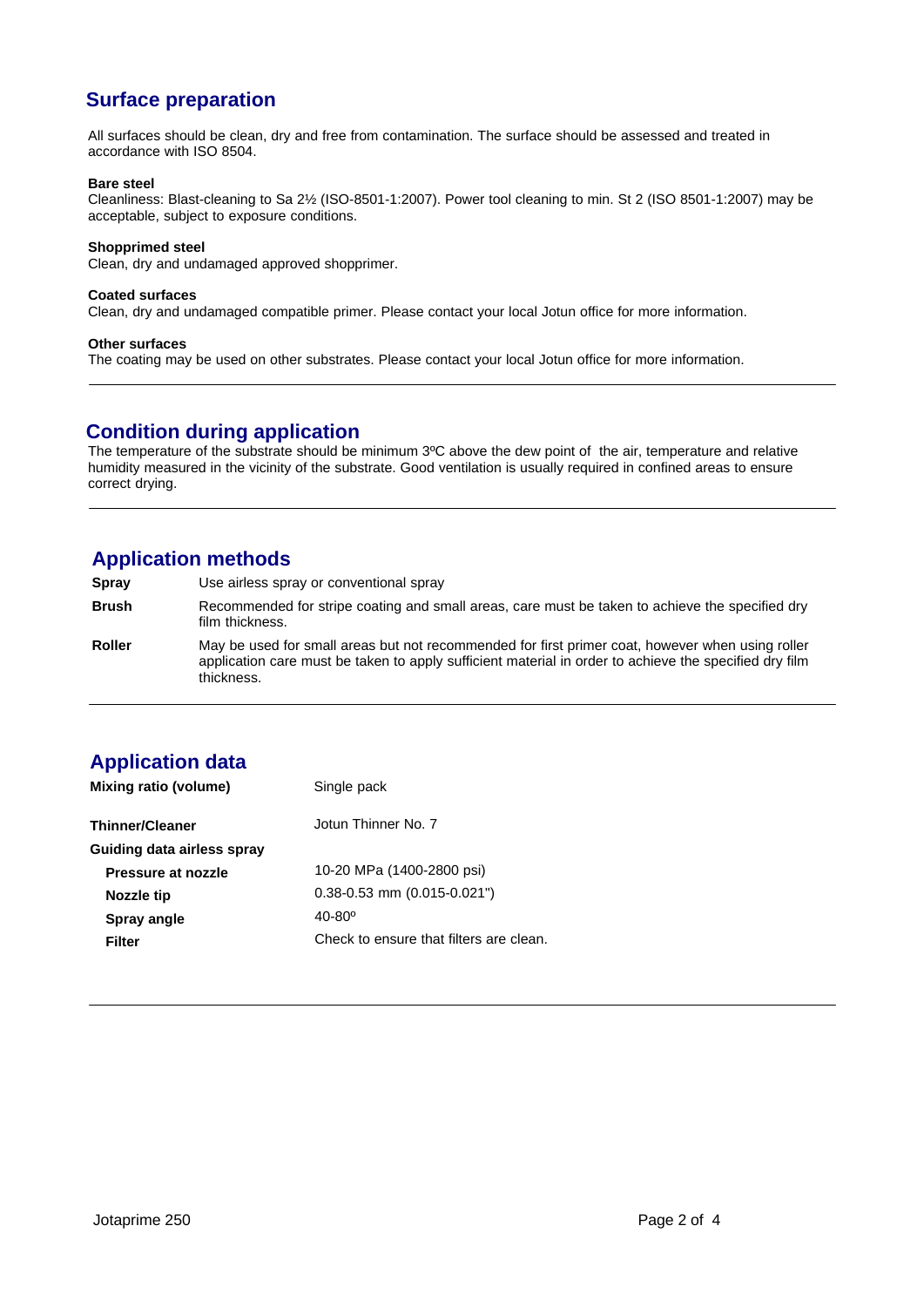# **Drying time**

Drying times are generally related to air circulation, temperature, film thickness and number of coats, and will be affected correspondingly. The figures given in the table are typical with:

- Good ventilation (Outdoor exposure or free circulation of air)
- Typical film thickness
- One coat on top of inert substrate

| Substrate temperature  | $5^{\circ}$ C | $10^{\circ}$ C | $23^{\circ}$ C | $40^{\circ}$ C   |
|------------------------|---------------|----------------|----------------|------------------|
| Surface dry            | 80 min        | 40 min         | 20 min         | $10 \text{ min}$ |
| Through dry            | 64 h          | 32 h           | 16 h           | 8 h              |
| Dry to recoat, minimum | 64 h          | 32 h           | 16 h           | 8 h              |

The given data must be considered as guidelines only. The actual drying time/times before recoating may be shorter or longer, depending on film thickness, ventilation, humidity, underlying paint system, requirement for early handling and mechanical strength etc. A complete system can be described on a system sheet, where all parameters and special conditions could be included.

# **Typical paint system**<br>Jotaprime 250 1 x 7

**Jotaprime 250 1 x 75 microns (Dry Film Thickness)** (Dry Film Thickness)

**Other systems may be specified, depending on area of use**

### **Storage**

The product must be stored in accordance with national regulations. Storage conditions are to keep the containers in a dry, cool, well ventilated space and away from source of heat and ignition. Containers must be kept tightly closed.

## **Handling**

Handle with care. Stir well before use.

#### **Packing size**

5 litre container or 20 litre container.

Packing may vary from country to country according to local requirements.

## **Health and safety**

Please observe the precautionary notices displayed on the container. Use under well ventilated conditions. Do not breathe or inhale mist. Avoid skin contact. Spillage on the skin should immediately be removed with suitable cleanser, soap and water. Eyes should be well flushed with water and medical attention sought immediately.

#### **For detailed information on the health and safety hazards and precautions for use of this product, we refer to the Material Safety Data Sheet.**

#### **DISCLAIMER**

The information in this data sheet is given to the best of our knowledge based on laboratory testing and practical experience. However, as the product can be used under conditions beyond our control, we can only guarantee the quality of the product itself. We also reserve the right to change the given data without notice. Minor product variations may be implemented in order to comply with local requirements.

If there is any inconsistency in the text the English (UK) version will prevail.